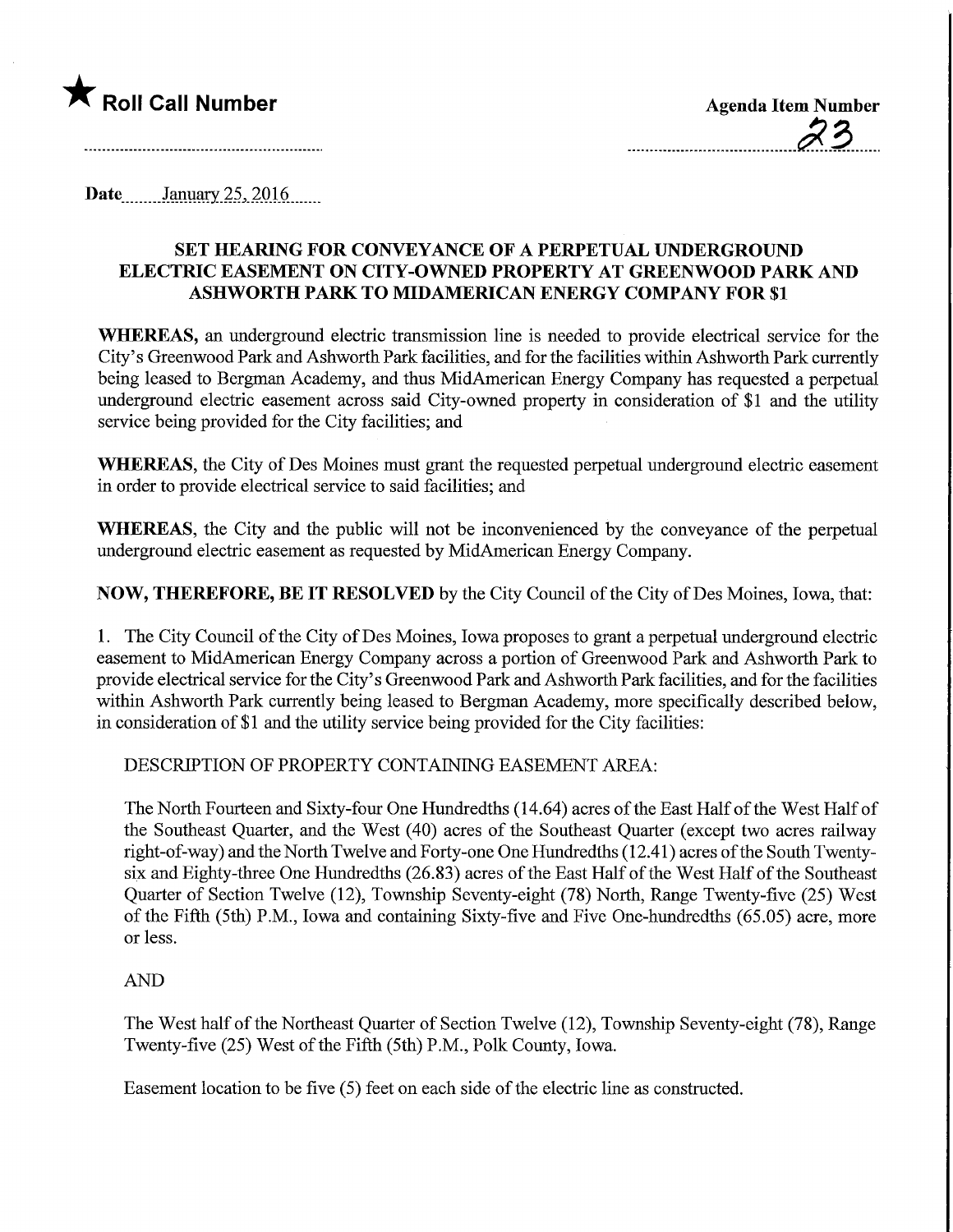## $\bigstar$  Roll Call Number  $\bigstar$  Agenda Item Number

Date........January 25, 2016......

2. That the meeting of the City Council at which the conveyance of such perpetual underground electric easement interest is to be considered shall be on February 8, 2016, said meeting to be held at 5:00 p.m., in the City Council Chamber, City Hall, 400 Robert D. Ray Drive, Des Moines, Iowa.

3. The City Clerk is hereby authorized and directed to publish notice of the proposal and hearing in the form hereto attached, all in accordance with Iowa Code Section 362.3.

4. There will be no proceeds associated with the conveyance of this perpetual underground electric easement.

Moved by to adopt.

APPROVED AS TO FORM:

aliuland Lisa K Wieland, Assistant City Attorney

| <b>COUNCIL ACTION</b> | <b>YEAS</b> | <b>NAYS</b> | <b>PASS</b> | <b>ABSENT</b>   | <b>CERTIFICATE</b>                                                                                                                                                                                                                                                                                                         |
|-----------------------|-------------|-------------|-------------|-----------------|----------------------------------------------------------------------------------------------------------------------------------------------------------------------------------------------------------------------------------------------------------------------------------------------------------------------------|
| <b>COWNIE</b>         |             |             |             |                 |                                                                                                                                                                                                                                                                                                                            |
| <b>COLEMAN</b>        |             |             |             |                 | I, DIANE RAUH, City Clerk of said City hereby<br>certify that at a meeting of the City Council of said<br>City of Des Moines, held on the above date, among<br>other proceedings the above was adopted.<br>IN WITNESS WHEREOF, I have hereunto set my<br>hand and affixed my seal the day and year first<br>above written. |
| <b>GATTO</b>          |             |             |             |                 |                                                                                                                                                                                                                                                                                                                            |
| <b>GREY</b>           |             |             |             |                 |                                                                                                                                                                                                                                                                                                                            |
| <b>HENSLEY</b>        |             |             |             |                 |                                                                                                                                                                                                                                                                                                                            |
| <b>MOORE</b>          |             |             |             |                 |                                                                                                                                                                                                                                                                                                                            |
| WESTERGAARD           |             |             |             |                 |                                                                                                                                                                                                                                                                                                                            |
| <b>TOTAL</b>          |             |             |             |                 |                                                                                                                                                                                                                                                                                                                            |
| <b>MOTION CARRIED</b> |             |             |             | <b>APPROVED</b> |                                                                                                                                                                                                                                                                                                                            |
| Mayor                 |             |             |             |                 | City Clerk                                                                                                                                                                                                                                                                                                                 |